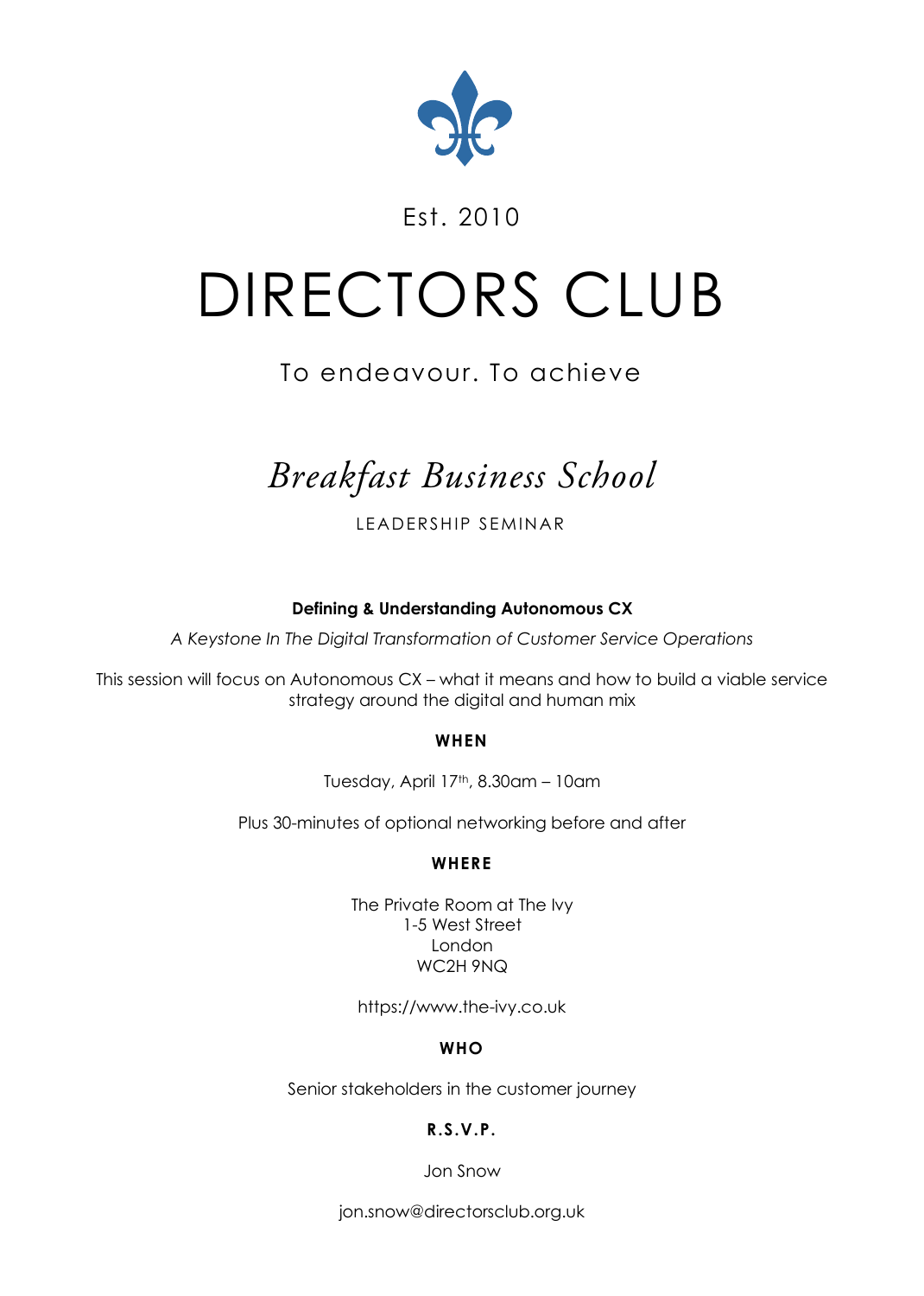

Dear Members & Special Guests,

You are cordially invited to attend a **Directors' Club Breakfast Business School™** seminar on **Tuesday, April 17th**, 8.30am – 10am with 30-minutes of optional networking before and after.

The venue is **The Private Room at The Ivy** in London's Soho (https://www.the-ivy.co.uk).

This seminar is **free of charge**; you are attending as our quest.

You may bring an internal colleague to accompany you, again at no charge but subject to space availability. Please book his or her guest place when confirming your own attendance. We cannot extend this offer to external contractors or consultants.

#### **AGENDA**

8am – 8.30am Arrival, coffee & networking (please arrive by 8.25am)

8.30am – 10am Seminar

10am – 10.30am Coffee & networking (optional)

#### **R.S.V.P.**

If you'd like to accept this invitation, please email your acceptance to:

jon.snow@directorsclub.org.uk

#### **SEMINAR OVERVIEW**

#### *Defining & Understanding Autonomous CX: A Keystone In The Digital Transformation of Customer Service Operations*

*If driving is becoming autonomous, why can't customer service?*

Autonomous customer service is not a question of human vs machine, but instead addresses the dichotomy of delivering an outstanding customer experience while reducing costs. It is the balancing act of streamlining customer interactions, reducing operational costs, and augmenting the role of the agents by automating manual tasks and offering advanced process guidance – so that agents are fully equipped to resolve complicated inquires that require human intervention.

Driving forward **Autonomous CX** in the enterprise is about automating call centre operations, boosting agent productivity and enhancing customer experience on both voice and digital.

Join us as we discuss the true definition of Autonomous CX - what it means and how to build a viable service strategy around the digital and human mix, while keeping costs in mind.

Key Discussion Topics:

- Boosting call centre efficiency and agent productivity
- Driving digital adoption to lower inbound call volume
- Contextual transfer from/to assisted service and self-service
- Chatbots, Intelligent Assistant and Contextual Bot Technology

An interactive Q&A session will follow the seminar presentation, allowing the audience to ask questions of the experts. The Chatham House Rule will be invoked.